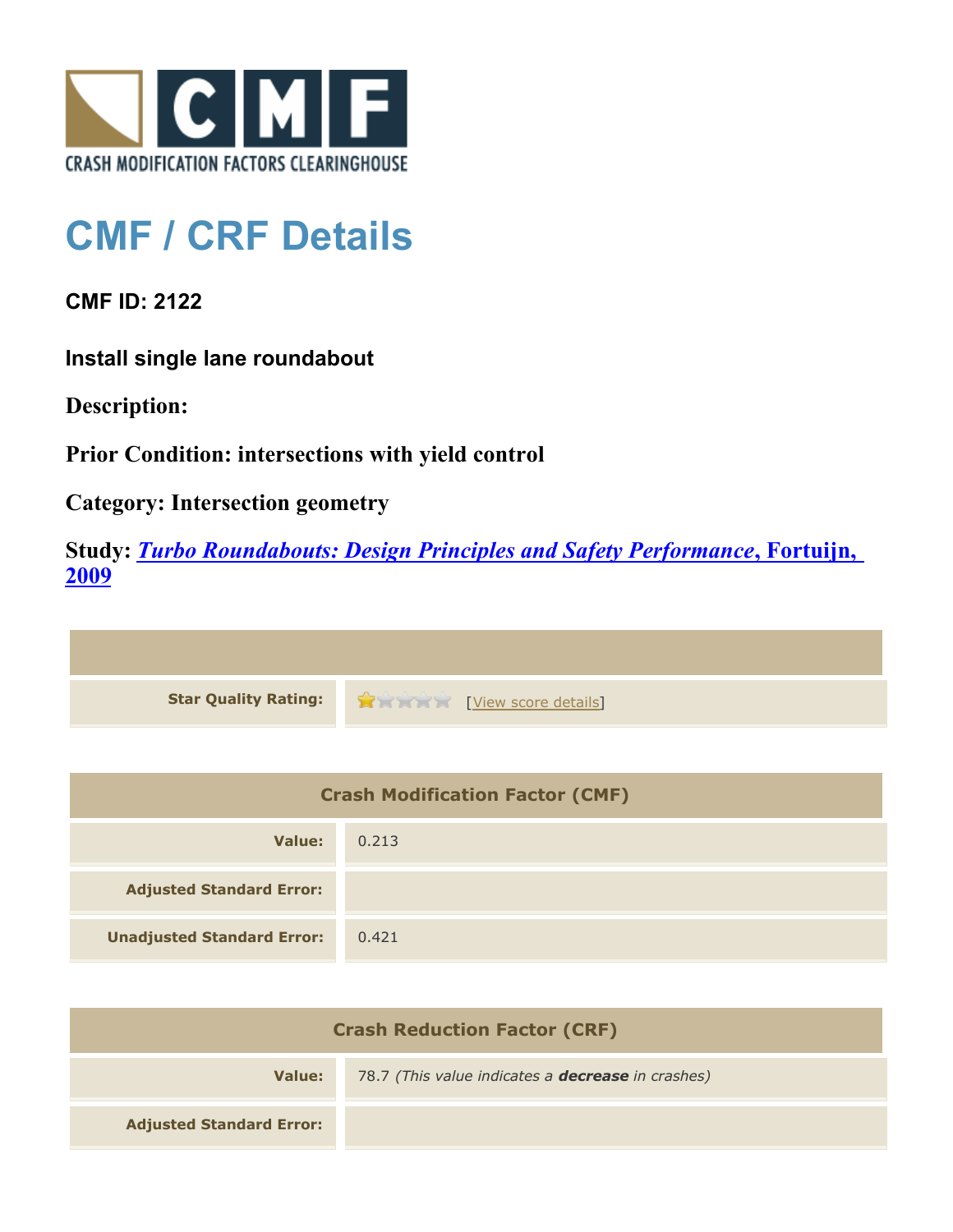| <b>Applicability</b>       |                |
|----------------------------|----------------|
| <b>Crash Type:</b>         | All            |
| <b>Crash Severity:</b>     | All            |
| <b>Roadway Types:</b>      | Not Specified  |
| <b>Number of Lanes:</b>    | $\overline{2}$ |
| <b>Road Division Type:</b> |                |
| <b>Speed Limit:</b>        |                |
| <b>Area Type:</b>          |                |
| <b>Traffic Volume:</b>     |                |
| <b>Time of Day:</b>        | All            |

## *If countermeasure is intersection-based*

| <b>Intersection Type:</b>         | Roadway/roadway (not interchange related) |
|-----------------------------------|-------------------------------------------|
| <b>Intersection Geometry:</b>     | $4$ -leg                                  |
| <b>Traffic Control:</b>           | Roundabout                                |
| <b>Major Road Traffic Volume:</b> |                                           |
| <b>Minor Road Traffic Volume:</b> |                                           |

| <b>Development Details</b>      |             |
|---------------------------------|-------------|
| <b>Date Range of Data Used:</b> |             |
| <b>Municipality:</b>            | Netherlands |
| State:                          |             |